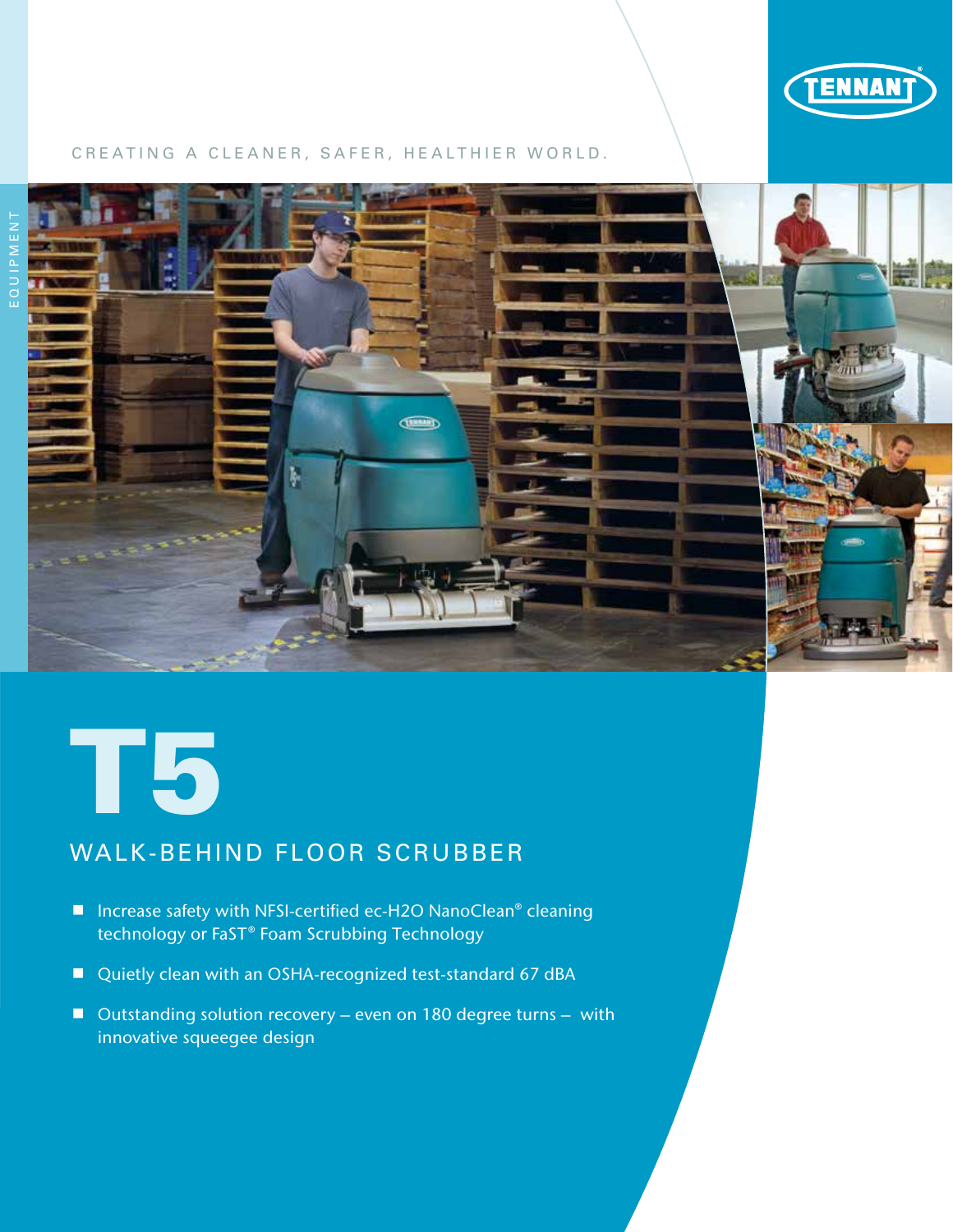# REACH A HIGH LEVEL OF CLEANLINESS, HEALTH, AND SAFETY WITH THE NEW, ENVIRONMENTALLY FRIENDLY T5



#### REDUCE RESOURCE CONSUMPTION

Use less chemical and packaging with ec-H2O NanoClean® detergent-free cleaning technology.

#### DECREASE NOISE LEVELS

Quietly scrub noise-sensitive environments with the T5's OSHA-recognized 67 dBA.

#### THE SAFE WAY TO CLEAN

Increase safety and cleanliness with detergent-free ec-H2O NanoClean technology or FaST® Foam Scrubbing Technology. The T5 uses up to 70% less water with both technologies. ec-H2O NanoClean uses no detergent. FaST uses up to 90% less detergent than traditional scrubbers.

#### EASY MAINTENANCE

Complete-access Hygenic® tanks allows for easy cleaning and sanitization.

### HIGH PRODUCTIVITY WITH GEL BATTERIES

Achieve up to 4.5 hours of run-time with environmentally preferable sealed batteries.

#### MAXIMIZE FLEXIBILITY AND VERSATILITY

Choose from 24, 28, 32 in / 600, 700, 800 mm disk or 26, 32 in / 650, 800 mm cylindrical brushes for scrubbing a variety of spaces and applications.

#### CONSISTENT CLEANING RESULTS

Lock-in consistent, repeatable cleaning results with exclusive QA Controls™ system.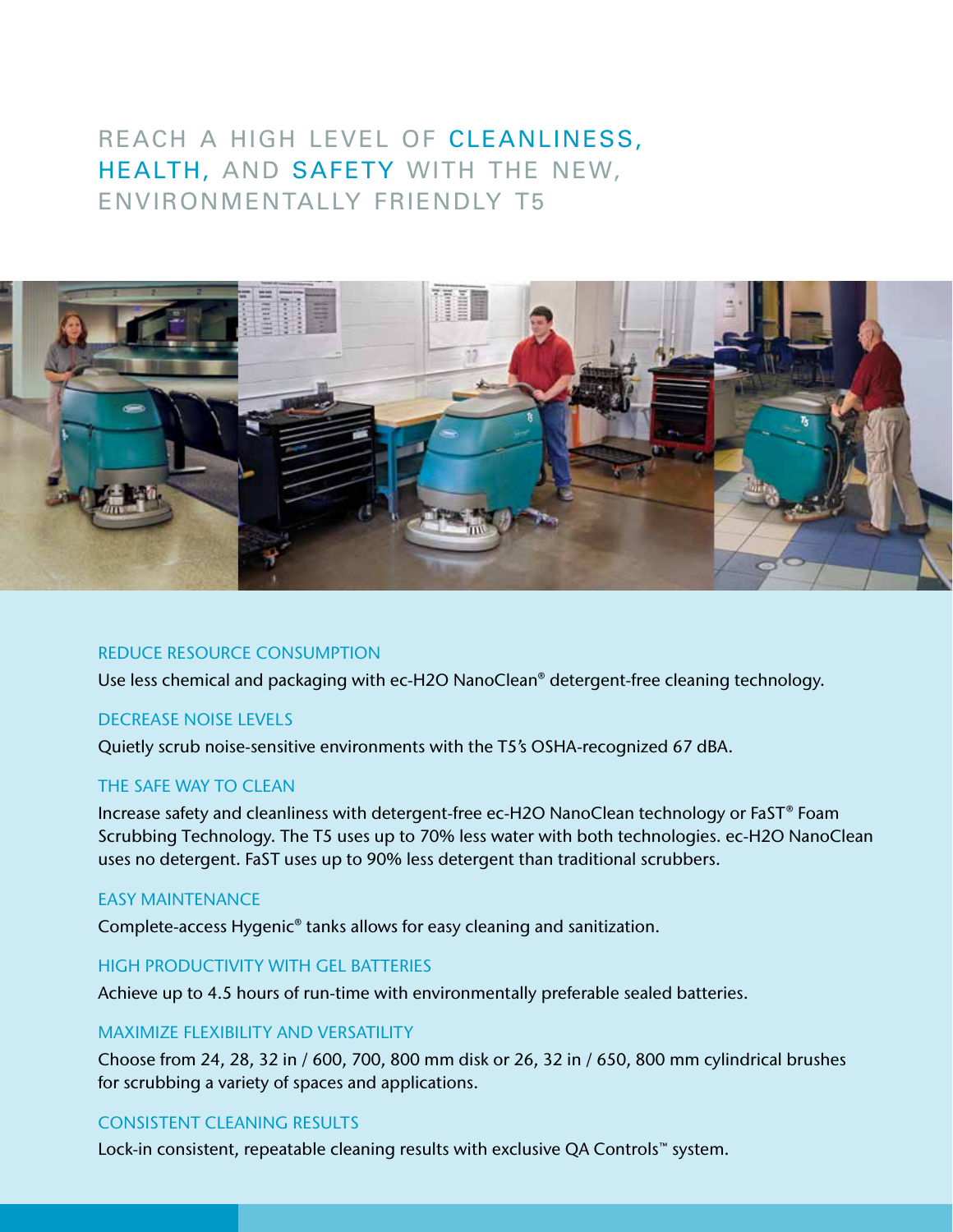## INSIDE THE

# T5



Easily train new operators to use the simple, intuitive controls.

- Reduce operator contact with wastewater and prevent clogged hoses/drains with the convenient debris tray.
- **C** Easily cleanable solution and recovery tanks. Exclusive Hygenic<sup>®</sup> tanks are fully accessible for sanitization.
	- Save time and storage space with the on-board charger.

**E** Quickly remove and replace brushes and squeegees. Plus, with the "no hassle" squeegee system, there are no tools for maintenance and the blade is factory set at the optimum recovery angle.

**F** Eliminate the need for follow-up<br>passes and mop-ups with the fully self-adjusting splash skirt that captures scrub deck overspray.

G Scrub longer on a single tank with Green Seal certified FaST Foam Scrubbing Technology or ec-H2O NanoClean technology.

# EXCLUSIVE TECHNOLOGIES

(optional cleaning innovations)

**All technologies increase scrub time up to three times using a single tank of water.**



ec-H2O NanoClean® technology electrically converted water is created by an on-board e-cell that generates millions of very tiny microscopic bubbles known as nanobubbles that promote the cleaning efficacy of the solution.

This next generation solution offers the same great benefits of the first generation and now cleans better and cleans more soils in more applications. The name NanoClean, refers to the generation of nano-scale bubbles that are an important part of the cleaning mechanism.



FaST Foam Scrubbing Technology uses up to 70% less water and 90% less chemicals to improve floor traction as certified by NFSI, helping reduce the risk of slip and fall accidents.